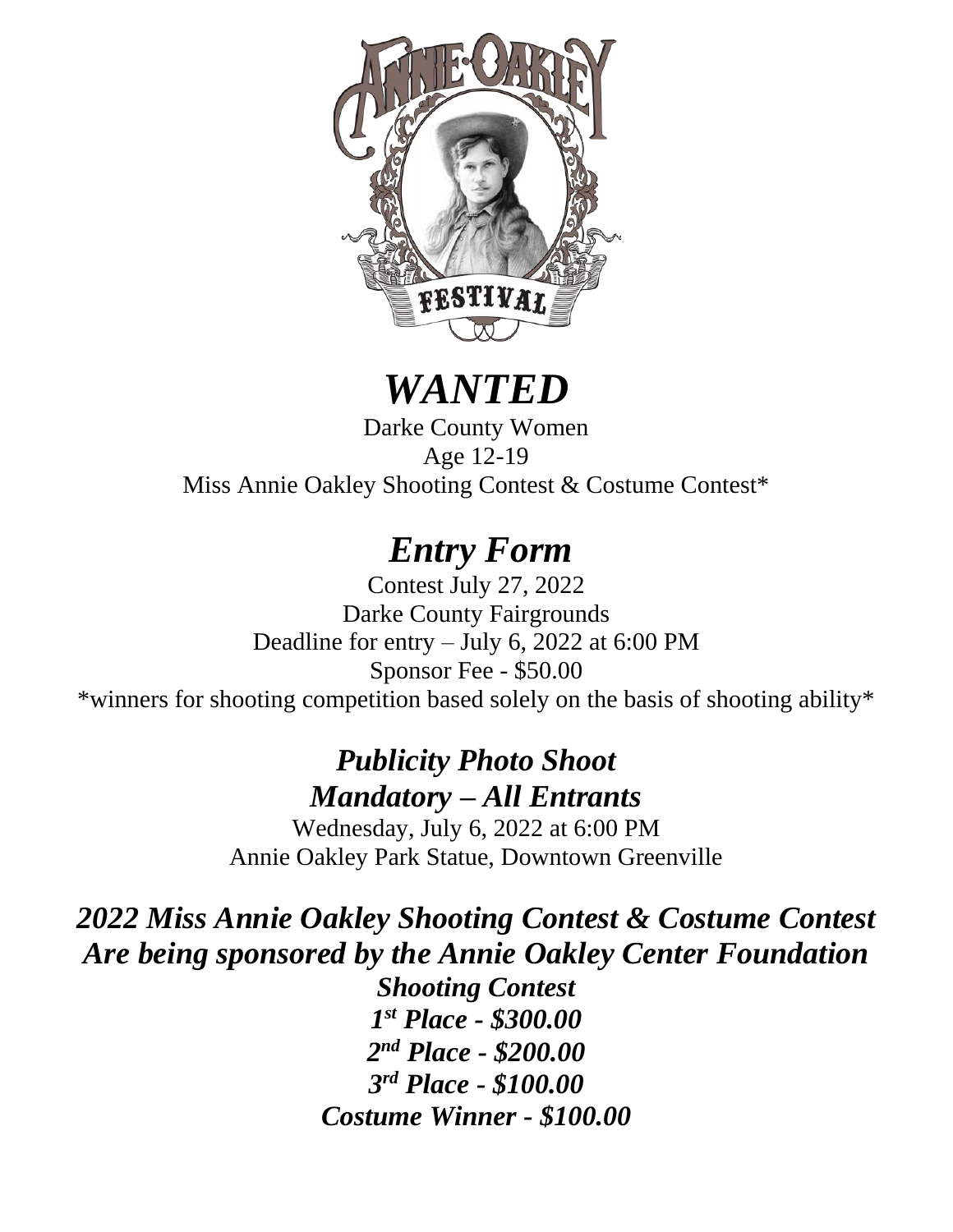# *ENTRY FORM*

| Please print             |  |
|--------------------------|--|
|                          |  |
| Address:                 |  |
|                          |  |
| Parent's or Guardian's   |  |
|                          |  |
|                          |  |
| Sponsor Name (if known): |  |
|                          |  |

T-Shirt size:

A costume contest will be held in conjunction with the shooting contest. The judging will take place during the first two (2) rounds of the preliminary shooting contest.

\_\_\_\_\_\_\_\_\_\_\_\_\_\_\_\_\_\_\_\_\_\_\_\_\_\_\_\_\_\_\_\_\_\_\_\_\_\_\_\_\_\_\_\_\_\_\_\_\_\_\_\_\_\_\_\_\_\_\_\_\_\_\_\_\_\_\_\_\_\_\_ \_\_\_\_\_\_\_\_\_\_\_\_\_\_\_\_\_\_\_\_\_\_\_\_\_\_\_\_\_\_\_\_\_\_\_\_\_\_\_\_\_\_\_\_\_\_\_\_\_\_\_\_\_\_\_\_\_\_\_\_\_\_\_\_\_\_\_\_\_\_\_

\_\_\_\_\_\_\_\_\_\_\_\_\_\_\_\_\_\_\_\_\_\_\_\_\_\_\_\_\_\_\_\_\_\_\_\_\_\_\_\_\_\_\_\_\_\_\_\_\_\_\_\_\_\_\_\_\_\_\_\_\_\_\_\_\_

Please list hobbies and activities: (provide additional paper if necessary)

Must send two (2) photos of yourself for newspaper release – contestants need to wear Annie Oakley costume and accessories or Western wear for competition. NO JEANS PANTS OR MINI-SKIRTS

I, \_\_\_\_\_\_\_\_\_\_\_\_\_\_\_\_\_\_\_\_\_\_\_\_\_\_\_\_\_\_\_\_\_\_\_\_, hereby desire to enter the 2022 Miss Annie Oakley Shooting Contest. I meet the age required. I'm a single, unmarried woman, residing within the boundaries of the Darke County school system. I will be available for appearances with proper notice, beginning August 1, 2022 and to end when the 2023 Miss Annie Oakley has been awarded her title. I also agree to abide by the rules, procedures and decisions set forth by the Annie Oakley Committee in order to be a contestant as provided on the application.

I also release all photographs to be used for advertisement, publication, presentation or reproduction whether given to or taken during the 2022 Festival by Committee Photographer and release all claims to monetary funds, prizes and events created by said photographs.

Applicant's Signature: Parent or Guardian Signature: \_\_\_\_\_\_\_\_\_\_\_\_\_\_\_\_\_\_\_\_\_\_\_\_\_\_\_\_\_\_\_\_\_\_\_\_\_\_\_\_\_\_\_\_

#### **IF YOU NEED INFORMATION, HAVE QUESTIONS OR NEED HELP WITH SPONSORS, CALL (937) 547-9947.**

Return completed entry form and two (2) photos to: Annie Oakley Festival Committee 4566 Jaysville St John Rd Greenville OH 45331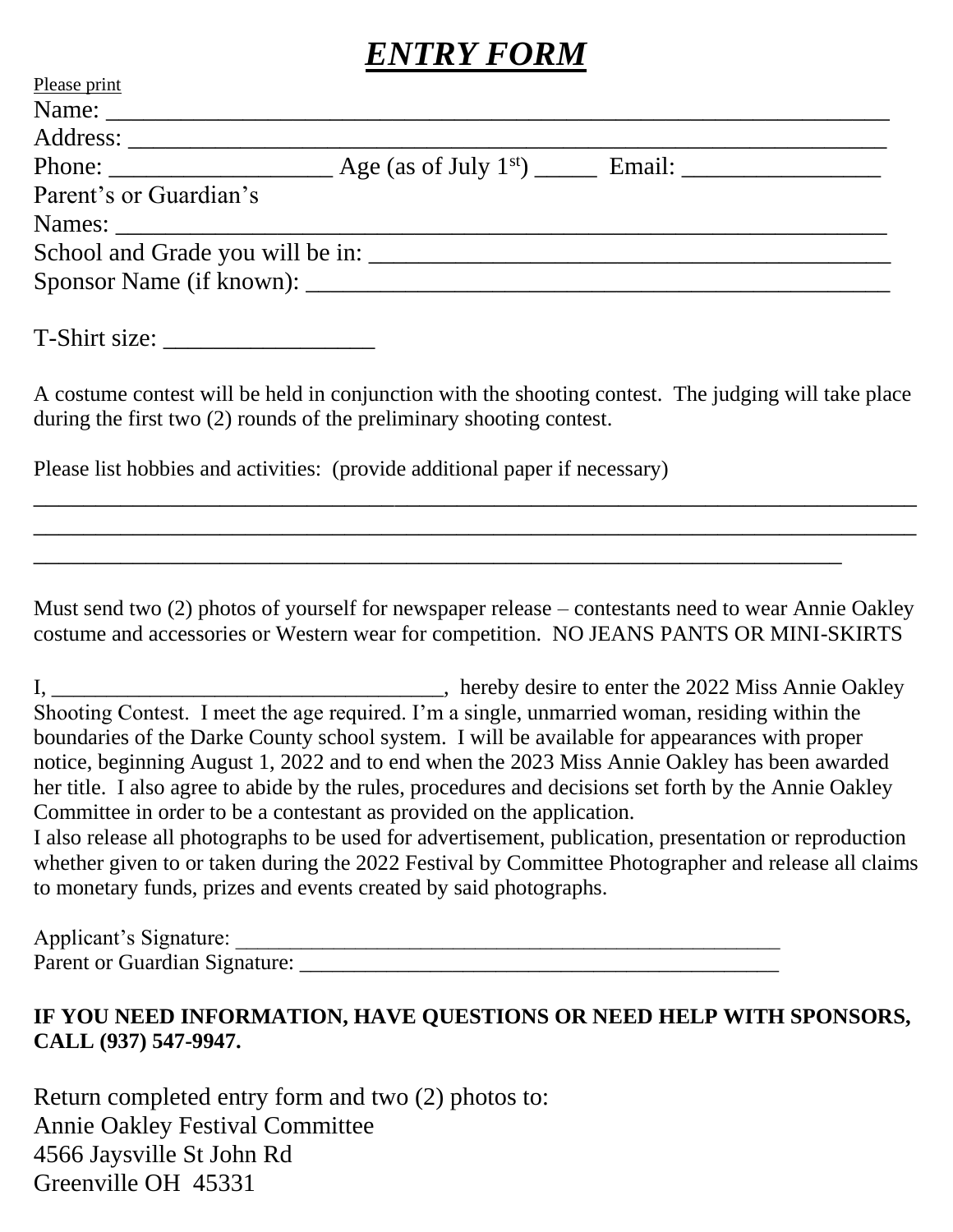### MISS ANNIE OAKLEY EXPECTATIONS

### **General**

- 1. Miss Annie Oakley represents the Annie Oakley Festival, the Annie Oakley Festival Committee, and Annie Oakley, herself. Therefore, she should conduct herself with poise, dignity, and a sense of decorum at all times, in and out of her costume, with or without her sash. This includes behavior away from the festival throughout the rest of her year as Miss Annie Oakley. (Care should be taken when posting anything on the internet & social networks.)
- 2. The Annie Oakley Festival Committee reserves the right to revoke the title of the reigning Miss Annie Oakley for behavior deemed inappropriate or marring to the image of Annie Oakley, the festival, the committee or "Miss Annie Oakley."
- 3. Unless she is given special permission by the Annie Oakley Festival Committee, she must always wear her costume when she wears the "Miss Annie Oakley" sash.
- 4. When wearing the sash, Miss Annie Oakley will refrain from using any vulgar or profane language.
- 5. Miss Annie Oakley must do her best to promote the Annie Oakley Festival throughout the local community and surrounding communities. She is expected to take part in as many parades as her schedule allows. She may also make personal appearances throughout the year. (Some ideas include, but are not limited to reading to children at local libraries or visiting the residents at local nursing homes)
- 6. Miss Annie Oakley is asked to submit an 8 x 10 color photograph of herself in her costume and sash to the committee to be displayed at future festivals.
- 7. Any falsification of information provided to the committee will result in disqualification.

## **At the Festival**

- 1. Miss Annie Oakley will take part in the annual pilgrimage to Annie Oakley's gravesite immediately following the finals of the shooting competition.
- 2. The committee will provide a schedule for Miss Annie Oakley at the festival which is to be followed as closely as possible.
- 3. At anytime she is not scheduled for an event, she should be on the grounds and greeting festival visitors, but schedule conflicts can be addressed with the committee.
- 4. The previous year's Miss Annie Oakley, will give her farewell speech at the annual pilgrimage to Annie Oakley's gravesite immediately following the finals of the shooting competition. (ex. 2021 Miss Annie Oakley will give her speech at the 2022 pilgrimage)

I, \_\_\_\_\_\_\_\_\_\_\_\_\_\_\_\_\_\_\_\_\_\_\_\_\_\_\_\_\_\_\_\_\_\_ have read, understand, and agree to the

above expectations.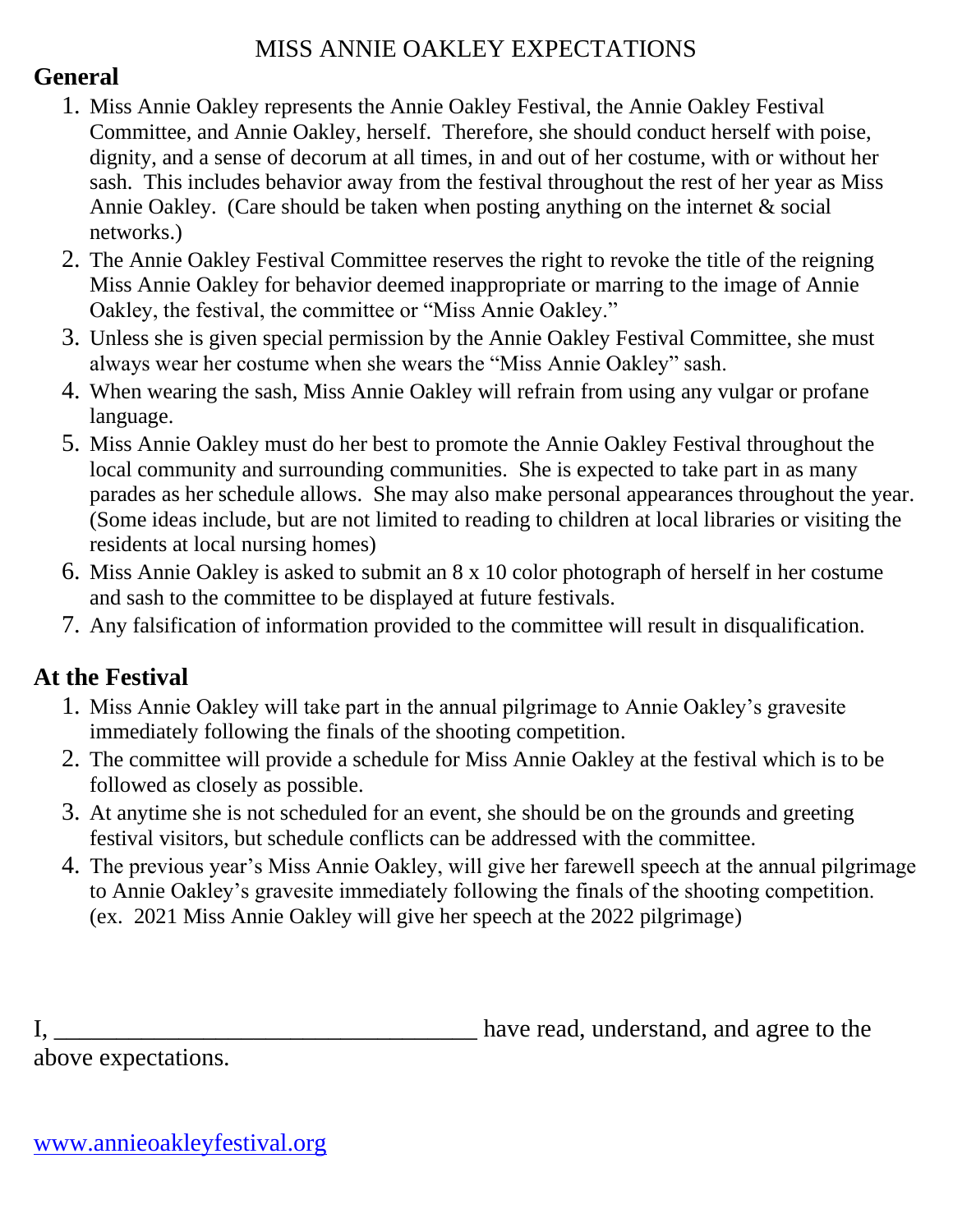#### SEE YOU AT THE DARKE COUNTY FAIRGROUNDS FOR THE CONTEST. Annie Oakley Festival is a Local Legacy to the Library of Congress.

#### *RULES AND PROCEDURES OF THE MISS ANNIE OAKLEY SHOOTING CONTEST & COSTUME CONTEST*

- 1. The shooting and costume contest is open to all single, unmarried women residing within the boundaries of the Darke County school system and between the ages of 12 and 19 years old by July 1st of current year. Past winners must sit out the next year after winning, but may compete the year after sitting out if still meeting all requirements.
- 2. All contestants will be required to attend a publicity photo shoot.
- 3. Contestants need to wear Annie Oakley costumes and accessories or Western wear for competition. NO JEANS, PANTS OR MINI-SKIRTS.
- 4. Costumes from previous year's winners are not eligible for the contest and will not be judged if worn.
- 5. The costume contest will be judged by three qualified judges selected by the contest committee. The judging will take place during the first two rounds of the preliminary shooting contest.
- 6. Costumes will be judged on originality, appropriateness to the time period of Annie Oakley and overall costume appearance. Winner to be announced at the conclusion of the third round of the preliminary shooting night. Judges decisions are final.
- 7. Contestants must shoot from a standing position.
- 8. All contestants must use the same BB guns as provided by the Annie Oakley Committee during the contest. No exceptions will be made as to provide fairness to all contestants.
- 9. Once the shooting contest starts, contestants must refrain from conversation with each other and the audience as to allow each contestant to concentrate without added distractions.
- 10. Contestants will aim at inflated balloons with a BB gun and attempt to burst. Balloons will be blown up by the contest committee members prior to each night's contest.
- 11. Each contestant will be given practice shots prior to start of contest each night. A contestant arriving late but before their shooting position will not be given practice shots.
- 12. All contestants will shoot in positions drawn on practice night and in those same positions throughout the contest, moving up throughout the contest as contestants drop out after missing the target. Contestants not available for drawing positions will be given available positions left after others have drawn. Positions may not be traded or changed.
- 13. All contestants must be on time and ready. Anyone not ready to shoot when their position is called will forfeit their place in the contest. So leave home in plenty of time and be EARLY!
- 14. Shooting will begin at 25 feet and move back 5 feet at a time each round. We will shoot until 1/2 of the contestants are eliminated.
- 15. Contestants will be given 2 chances to break the balloon target. The balloon must break to advance. The committee reserves the right to advance contestants if balloon is hit by BB but did not break. This would be considered a broken balloon.
- 16. Rounds to be completed in preliminary night will be decided by the committee. Contestants hitting target during last round this night will advance to the finals the next night.
- 17. FINALS NIGHT. Contestants advancing to finals will shoot off as if contest just began with a CLEAN SLATE!
- 18. Hits and misses will not be counted to determine positions of winners. Once we have reached 3 remaining, we will shoot down until we have 3rd, 2nd and our winner. In the case of tie for any position, there will be a shoot off, one shot each, until all winners are determined.
- 19. Trophies, cash and other prizes to top finishers. All contestants receive gift for participation.
- 20. Sponsorship fee is \$50. Each contestant is encouraged to obtain their own sponsor which may consist of more than one sponsor to total \$50.
- 21. This is a contest for fun and to be a part of your community; please observe sportsmanlike conduct. Everyone who competes is a winner.
- 22. The new Miss Annie Oakley will be required to make special appearances to begin when she wins, with festival appearances and parade. Other winners to place in contest may also be asked to make appearances. When wearing